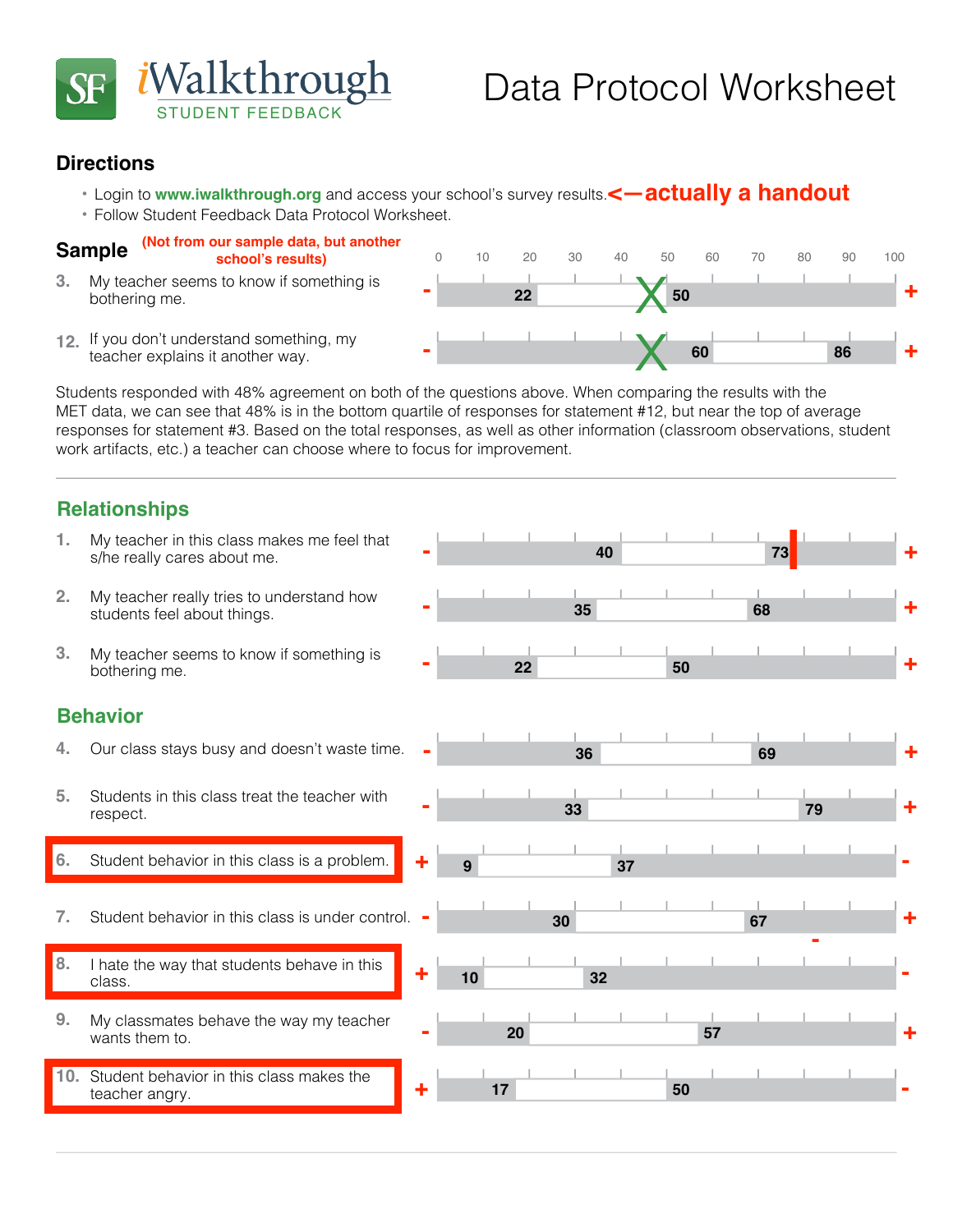## **Understanding**

- **11.** My teacher knows when the class
- teacher explains it another way.
- each topic that we cover in class.
- **<sup>9</sup> <sup>27</sup>** When s/he is teaching us, my teacher thinks **14.** we understand even when we don't.
- **15.** My teacher explains difficult things clearly.

# **Expectations**

- following along when s/he is teaching.
- about answers they give.
- the work gets hard.
- answers—why I think what I think.
- not just memorize things.
- **52 81 21.** In this class, we learn a lot almost every day.
- than our full effort.
- **23.** In this class, we learn to correct our mistakes. **56 83**

# **Engagement**

- **24.** I like the ways we learn in this class.
- My teacher makes learning enjoyable. **33 72 25.**
- My teacher makes lessons interesting. **33 70 26.**
- **<sup>14</sup> <sup>36</sup>** This class does not keep my attention—I get **27.** bored.

|     | 11. My teacher knows when the class<br>understands, and when we do not.                   |   |   |    |    |    | 50 |    | 77 |    | ٠          |
|-----|-------------------------------------------------------------------------------------------|---|---|----|----|----|----|----|----|----|------------|
|     | 12. If you don't understand something, my<br>teacher explains it another way.             |   |   |    |    |    | 60 |    | 86 |    | ╇          |
|     | 13. My teacher has several good ways to explain<br>each topic that we cover in class.     |   |   |    |    |    | 53 |    | 82 |    | $\ddagger$ |
|     | 14. When s/he is teaching us, my teacher thinks<br>we understand even when we don't.      | ÷ | 9 |    | 27 |    |    |    |    |    |            |
|     | 15. My teacher explains difficult things clearly.                                         |   |   |    |    |    | 50 |    | 79 |    |            |
|     | <b>Expectations</b>                                                                       |   |   |    |    |    |    |    |    |    |            |
|     | 16. My teacher asks questions to be sure we are<br>following along when s/he is teaching. |   |   |    |    |    |    | 75 |    | 93 |            |
|     | 17. My teacher asks students to explain more<br>about answers they give.                  |   |   |    |    |    | 63 |    | 86 |    |            |
|     | 18. My teacher doesn't let people give up when<br>the work gets hard.                     |   |   |    |    |    | 56 |    | 83 |    | ٠          |
|     | 19. My teacher wants me to explain my<br>answers-why I think what I think.                |   |   |    |    |    | 59 |    | 83 |    | ٠          |
| 20. | My teacher wants us to use our thinking skills, _<br>not just memorize things.            |   |   |    |    |    | 63 |    | 85 |    | ٠          |
|     | 21. In this class, we learn a lot almost every day.                                       |   |   |    |    |    | 52 |    | 81 |    | $\ddagger$ |
|     | 22. In this class, my teacher accepts nothing less<br>than our full effort.               |   |   |    |    |    | 53 |    | 81 |    | ╋          |
|     | 23. In this class, we learn to correct our mistakes. -                                    |   |   |    |    |    | 56 |    | 83 |    | ╋          |
|     | <b>Engagement</b>                                                                         |   |   |    |    |    |    |    |    |    |            |
|     | 24. I like the ways we learn in this class.                                               |   |   |    |    | 47 |    |    | 81 |    |            |
|     | 25. My teacher makes learning enjoyable.                                                  |   |   |    | 33 |    |    |    | 72 |    | ╇          |
|     | 26. My teacher makes lessons interesting.                                                 |   |   |    | 33 |    |    | 70 |    |    | ۰          |
| 27. | This class does not keep my attention-I get<br>bored.                                     | ٠ |   | 14 |    | 36 |    |    |    |    |            |